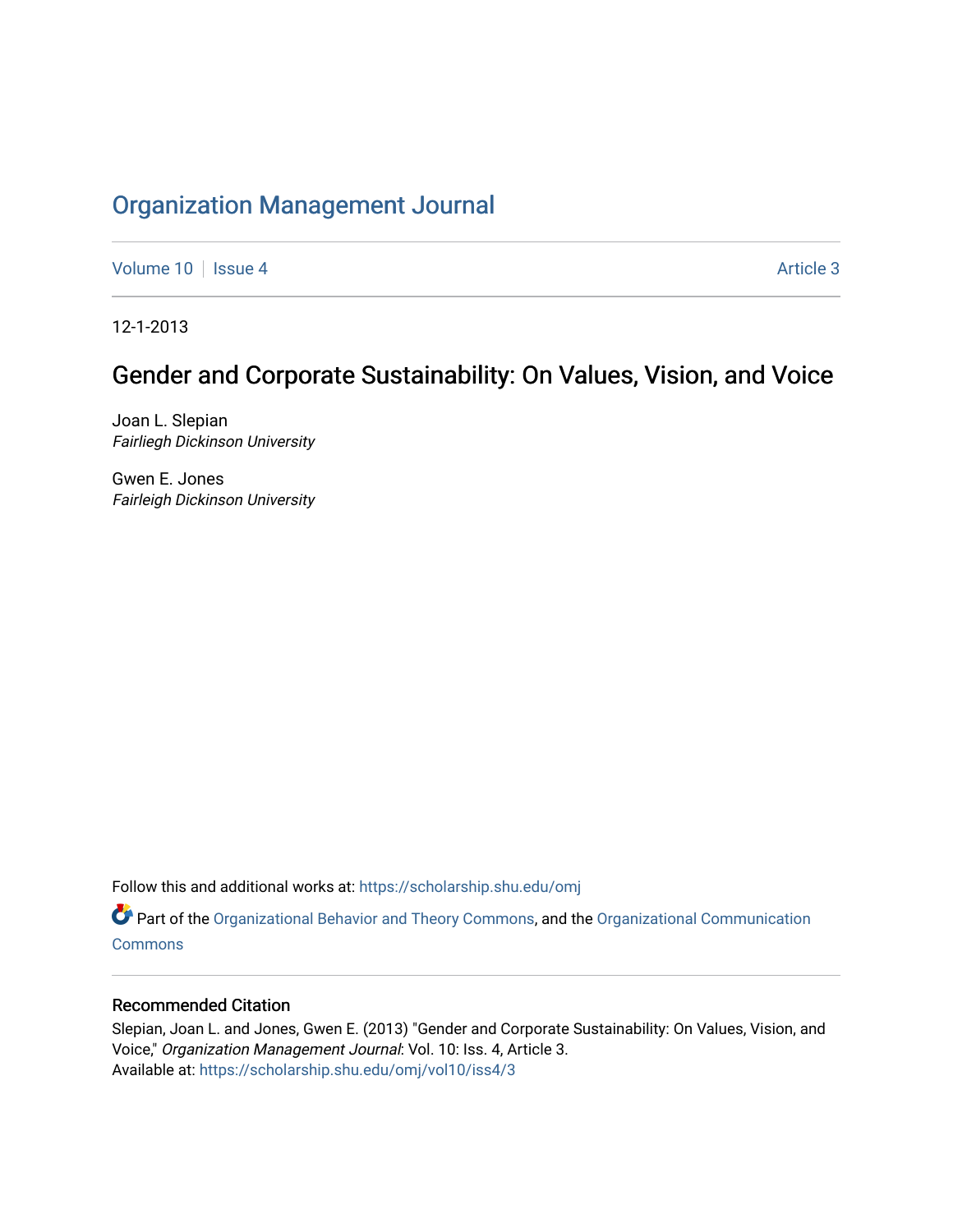## **CURRENT EMPIRICAL RESEARCH**

## **Individual and Organizational Responses to Changing and Challenging Conditions**

**Kristin Backhaus<sup>1</sup>**

*Co-Editor* <sup>1</sup>*School of Business, State University of New York at New Paltz, New Paltz, New York, USA*

In this issue, we introduce three empirical articles, all of which concern our changing organizational environment. We take up the issues of corporate sustainability, organizational downsizing, and the ongoing struggle for organizational legitimacy. All three highlight the dynamic environment we face every day, and the efforts that individuals and organizations put forth to cope with this constant change. In the following, I introduce and briefly summarize each of these thought-provoking pieces.

Corporate sustainability has become both an ethical and a strategic imperative for organizations around the world. Organizations are challenged by myriad forces related to the natural environment, human rights, population growth, corruption, poverty, and much more (Fairfield, Harmon, & Behson, 2011). To survive, organizations must develop sound, effective policies and practices that address today's urgent issues while considering the needs of future generations. In their article "Gender and Corporate Sustainability: On Values, Vision, and Voice," Joan L. Slepian and Gwen E. Jones explore the differences between men and women in their sustainability values and vision. Previous research in this area suggests that there is a significant difference in the beliefs of men and women with regard to environmentalism and sustainability. It is important to know how these differences might impact the decisions that organizations make in the future around sustainability issues.

Overall, Slepian and Jones found that women are indeed more personally concerned about sustainability-related issues than men. Further, they found that women judged their organization to be less involved in sustainability related practices than men did. Their discussion highlights the somewhat more nuanced differences between men and women's views of their companies' concern for specific sustainability issues, suggesting that differences may relate to more deeply engendered

Address correspondence to Kristin Backhaus, SUNY New Paltz, 1 Hawk Drive, New Paltz, NY 12561, USA. E-mail: backhauk@ newpaltz.edu

processes within the organization. The authors propose a number of insightful suggestions for further research to explore actual involvement and behavior of women in their companies' sustainability initiatives.

The "Great Recession" that began in 2007 resulted in an enormous loss of employment in the United States, with a 5.1% rise in the unemployment rate. With such a broad-based loss of employment, it is likely that organizations will experience repercussions for years to come. Roselie McDevitt, Catherine Giapponi, and Deborah M. Houston explored one aspect of this fallout in their article, "Organizational Downsizing During an Economic Crisis: Survivors' and Victims' Perspectives." The article explores the reactions of both layoff victims and layoff survivors to the processes and practices used by organizational management during the downsizing action. The authors based their hypotheses on the psychological contract literature, asserting that an employee's perception of a breach of the psychological contract can affect that employee's attitudes toward continued employment with the organization and attitudes toward future employers.

McDevitt and colleagues found differences between survivors and victims of layoffs in their perceptions of downsizing actions, confirming the proposition that victims are apt to take a more negative view of managements' actions than survivors. On the other hand, the findings suggest that survivors and victims did not differ in their perception of open lines of communication and agreement with the management strategy. The authors propose a number of avenues of additional research and discuss the implications of their findings for organizations in the aftermath of a difficult economic period.

Institutional theory asserts that organizations adapt to their environment by acting in ways that make them appear more legitimate (DiMaggio & Powell, 1983). Institutional isomorphism occurs when organizations in the same field take on similar characteristics as a result of their reaction to the environmental conditions. New institutional theorists have taken a more action-oriented view of the process, suggesting that